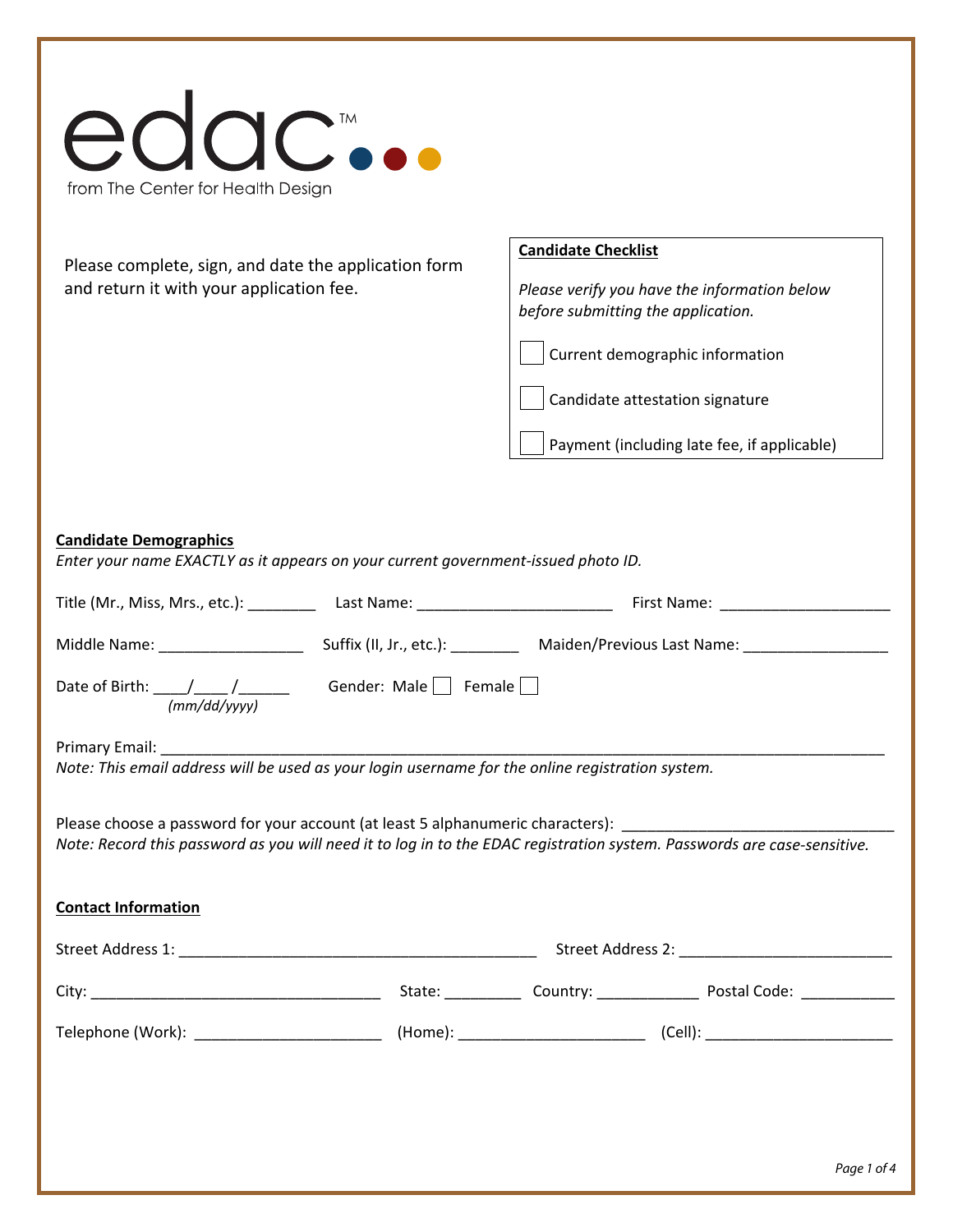| <b>CHD Status</b><br>Please select all that apply.                                                                                      |                                     |                                       |                             |  |  |  |  |  |
|-----------------------------------------------------------------------------------------------------------------------------------------|-------------------------------------|---------------------------------------|-----------------------------|--|--|--|--|--|
| Corporate Affiliate                                                                                                                     | Student                             | <b>Educational Partner</b>            | Staff                       |  |  |  |  |  |
| <b>Professional Affiliate</b>                                                                                                           | Champion Firm                       | Pebble Partner                        | Volunteer                   |  |  |  |  |  |
| Individual Affiliate                                                                                                                    | Advocate Firm                       | Pebble Pioneer                        | <b>Board Member</b>         |  |  |  |  |  |
|                                                                                                                                         |                                     |                                       |                             |  |  |  |  |  |
| <b>Education</b><br>Please provide education information for the highest level you have completed. Educational information is optional. |                                     |                                       |                             |  |  |  |  |  |
|                                                                                                                                         |                                     |                                       |                             |  |  |  |  |  |
|                                                                                                                                         |                                     |                                       |                             |  |  |  |  |  |
| Type of Degree (circle): AA AS BA BS MBA MA MS PhD MD JD                                                                                |                                     |                                       |                             |  |  |  |  |  |
| Attended From:<br>Date of Degree:<br>Until:                                                                                             |                                     |                                       |                             |  |  |  |  |  |
| <b>Current Employment Information</b><br>Please select the best description of your occupation.                                         |                                     |                                       |                             |  |  |  |  |  |
| Architect                                                                                                                               | Educator                            | Researcher                            | <b>Product Manufacturer</b> |  |  |  |  |  |
| <b>Interior Designer</b>                                                                                                                | Student                             | <b>Healthcare Practitioner</b>        | Consultant                  |  |  |  |  |  |
| Construction<br>Professional                                                                                                            | Healthcare<br>Administrator/Manager | <b>Healthcare Facility</b><br>Manager | Other                       |  |  |  |  |  |
| Please provide current employment information.                                                                                          |                                     |                                       |                             |  |  |  |  |  |
|                                                                                                                                         |                                     |                                       |                             |  |  |  |  |  |
|                                                                                                                                         |                                     |                                       |                             |  |  |  |  |  |
|                                                                                                                                         |                                     |                                       |                             |  |  |  |  |  |
| <b>Previous Employment Information</b><br>Please provide previous employment information. Attach additional pages as needed.            |                                     |                                       |                             |  |  |  |  |  |
| #1                                                                                                                                      |                                     |                                       |                             |  |  |  |  |  |
|                                                                                                                                         |                                     |                                       |                             |  |  |  |  |  |
|                                                                                                                                         |                                     |                                       |                             |  |  |  |  |  |
| Start Date: $\frac{1}{(mm/vvvv)}$ End Date: $\frac{1}{(mm/vyyy)}$                                                                       |                                     |                                       |                             |  |  |  |  |  |
|                                                                                                                                         |                                     |                                       | Page 2 of 4                 |  |  |  |  |  |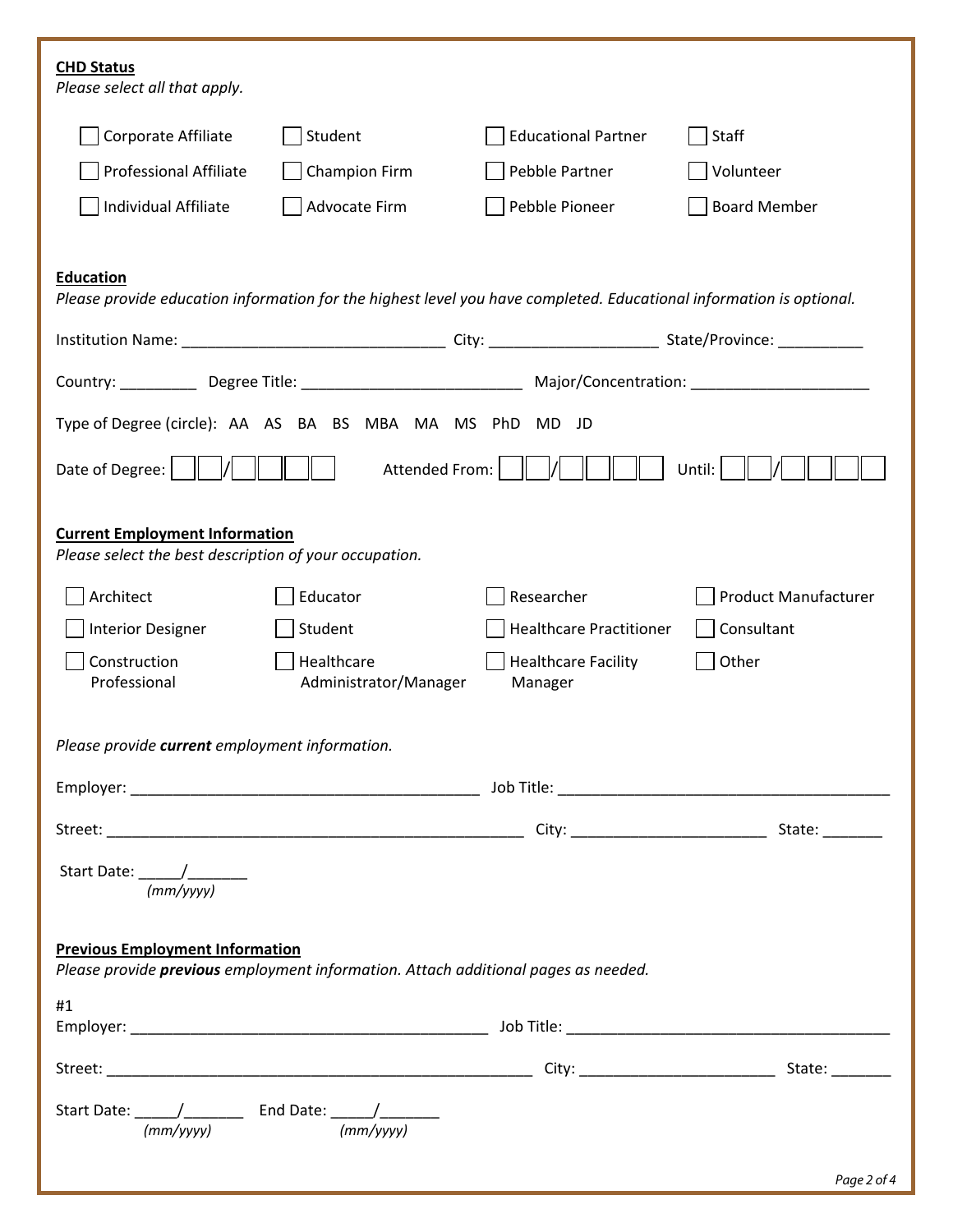## **Registry**

| <b>NESBUY</b>                                                                                                                                                                                         |                                                    |                                                                                                                                                                                                                                                         |
|-------------------------------------------------------------------------------------------------------------------------------------------------------------------------------------------------------|----------------------------------------------------|---------------------------------------------------------------------------------------------------------------------------------------------------------------------------------------------------------------------------------------------------------|
| I understand that the Center for Health Design (CHD) will maintain a registry of certified individuals that will be<br>or remove myself from the registry at any time.                                |                                                    | accessible to the general public via an EDAC-sponsored Web site. I agree to participate in such a registry using my name,<br>city, and state as they appear in the identification information section of my application. I understand that I may modify |
| No, I do not wish to be included.                                                                                                                                                                     |                                                    |                                                                                                                                                                                                                                                         |
| section of this application. In addition, please include the following contact information. (Select all that apply.)                                                                                  |                                                    | Yes, I wish to be included. Please include my name, city, state, and occupation as they appear in the demographics                                                                                                                                      |
| Company/employer as it<br>appears on this application                                                                                                                                                 | Email address as it appears<br>on this application | Work telephone number as it<br>appears on this application                                                                                                                                                                                              |
| <b>Candidate Attestation</b><br>Please read and sign the statement below.                                                                                                                             |                                                    |                                                                                                                                                                                                                                                         |
| I hereby solemnly declare and affirm, under penalties of perjury that the facts and matters contained in the following<br>foregoing application are true and correct.                                 |                                                    |                                                                                                                                                                                                                                                         |
| I agree with the above statement.                                                                                                                                                                     |                                                    |                                                                                                                                                                                                                                                         |
|                                                                                                                                                                                                       |                                                    | Date: the contract of the contract of the contract of the contract of the contract of the contract of the contract of the contract of the contract of the contract of the contract of the contract of the contract of the cont                          |
| Payment                                                                                                                                                                                               |                                                    |                                                                                                                                                                                                                                                         |
| The CHD EDAC examination is \$395. If you have entered a discount code above, please calculate the new total before<br>filling out the payment information below.                                     |                                                    |                                                                                                                                                                                                                                                         |
| I have not completed an online application. I authorize payment of the application fee (\$395 minus discount, if<br>applicable) plus a \$50 late application/scheduling fee.                          |                                                    |                                                                                                                                                                                                                                                         |
| I have completed an online application; however, I did not complete online test scheduling before the deadline<br>(4 days prior to the test date). I authorize payment of a \$50 late scheduling fee. |                                                    |                                                                                                                                                                                                                                                         |
| Please choose your payment method below:                                                                                                                                                              |                                                    |                                                                                                                                                                                                                                                         |
| Cashier's check/money order payment enclosed: \$<br>(Payable in U.S. funds to Scantron)                                                                                                               |                                                    |                                                                                                                                                                                                                                                         |
| <b>OR</b>                                                                                                                                                                                             |                                                    |                                                                                                                                                                                                                                                         |
| <b>Credit Card Payment</b><br>(Provide credit card information on the next page.)                                                                                                                     |                                                    |                                                                                                                                                                                                                                                         |